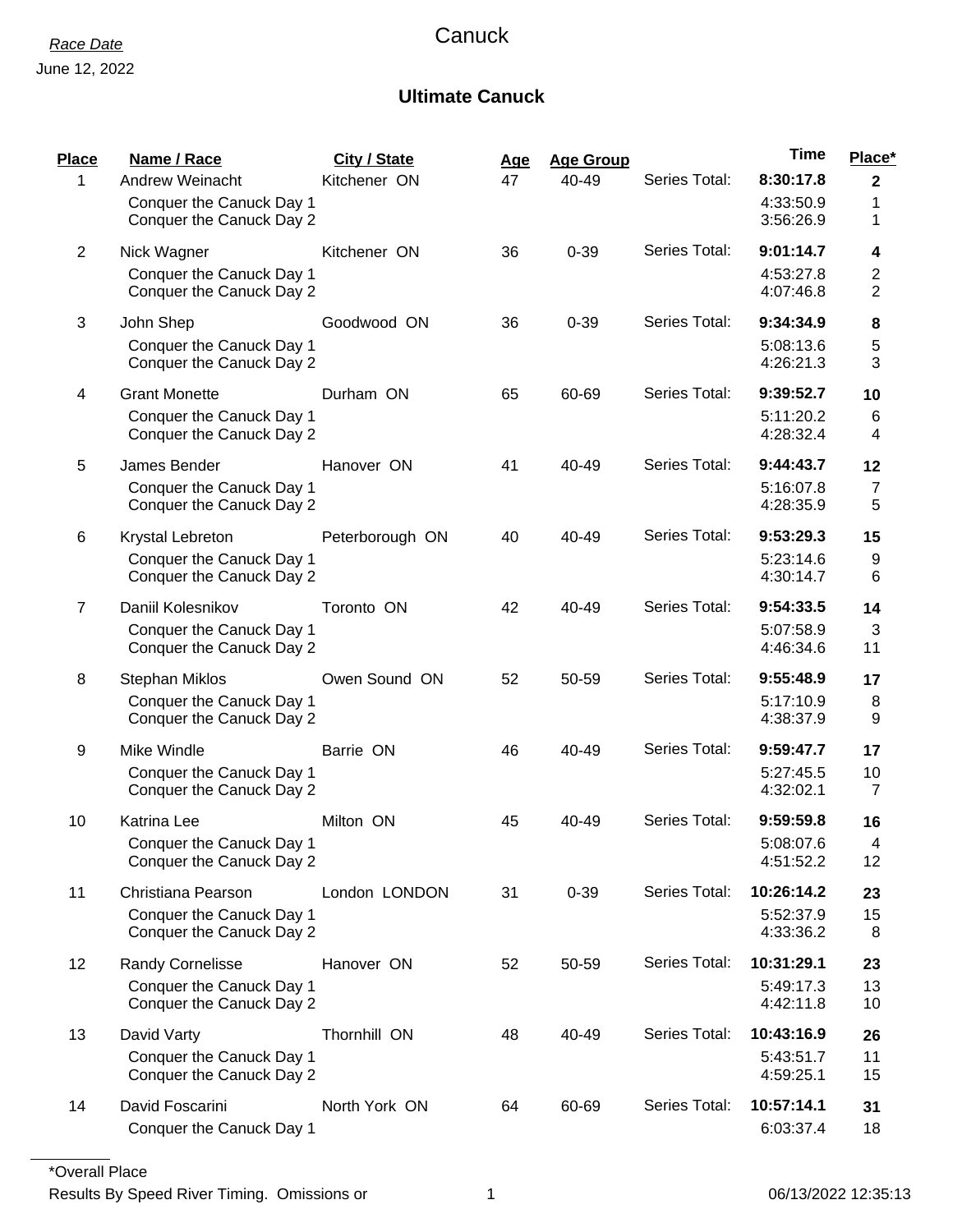## *Race Date* Canuck

### **Ultimate Canuck**

| Place<br>15 | Name / Race<br>David Foscarini                                                                        | City / State<br>North York ON | <u>Age</u><br>64 | <b>Age Group</b><br>60-69 | Series Total: | <b>Time</b><br>10:57:14.1                         | Place*<br>31         |
|-------------|-------------------------------------------------------------------------------------------------------|-------------------------------|------------------|---------------------------|---------------|---------------------------------------------------|----------------------|
| 15          | Conquer the Canuck Day 2<br>Lorraine Gavloski<br>Conquer the Canuck Day 1<br>Conquer the Canuck Day 2 | Lynden ON                     | 49               | 40-49                     | Series Total: | 4:53:36.7<br>11:01:45.7<br>5:48:11.7<br>5:13:33.9 | 13<br>30<br>12<br>18 |
| 16          | Eric Ashley<br>Conquer the Canuck Day 1<br>Conquer the Canuck Day 2                                   | Markham ON                    | 37               | $0 - 39$                  | Series Total: | 11:08:46.9<br>6:02:45.2<br>5:06:01.6              | 34<br>17<br>17       |
| 17          | Donna Dowsett<br>Conquer the Canuck Day 1<br>Conquer the Canuck Day 2                                 | Kitechener ON                 | 56               | 50-59                     | Series Total: | 11:10:42.8<br>5:51:58.2<br>5:18:44.6              | 33<br>14<br>19       |
| 18          | <b>Chris Ladubec</b><br>Conquer the Canuck Day 1<br>Conquer the Canuck Day 2                          | Waterloo ON                   | 42               | 40-49                     | Series Total: | 11:13:22.5<br>6:08:55.4<br>5:04:27.0              | 35<br>19<br>16       |
| 19          | Natan Aser<br>Conquer the Canuck Day 1<br>Conquer the Canuck Day 2                                    | Toronto ON                    | 46               | 40-49                     | Series Total: | 11:30:10.6<br>6:34:10.4<br>4:56:00.2              | 40<br>26<br>14       |
| 20          | Jonel Boyko<br>Conquer the Canuck Day 1<br>Conquer the Canuck Day 2                                   | Selwyn ON                     | 40               | 40-49                     | Series Total: | 11:33:51.4<br>6:09:56.9<br>5:23:54.4              | 42<br>21<br>21       |
| 21          | David Farmer<br>Conquer the Canuck Day 1<br>Conquer the Canuck Day 2                                  | Orangeville ON                | 50               | 50-59                     | Series Total: | 11:36:33.7<br>5:56:19.5<br>5:40:14.1              | 40<br>16<br>24       |
| 22          | <b>Christine Horner</b><br>Conquer the Canuck Day 1<br>Conquer the Canuck Day 2                       | Brampton ON                   | 57               | 50-59                     | Series Total: | 11:41:23.1<br>6:20:38.7<br>5:20:44.3              | 43<br>23<br>20       |
| 23          | Larissa Chankseliani<br>Conquer the Canuck Day 1<br>Conquer the Canuck Day 2                          | Concord ON                    | 60               | 60-69                     | Series Total: | 11:42:44.2<br>6:14:10.5<br>5:28:33.7              | 44<br>22<br>22       |
| 24          | <b>Stacy McMillan</b><br>Conquer the Canuck Day 1<br>Conquer the Canuck Day 2                         | Guelph ON                     | 46               | 40-49                     | Series Total: | 12:07:01.9<br>6:09:52.5<br>5:57:09.3              | 49<br>20<br>29       |
| 25          | Clay Williams<br>Conquer the Canuck Day 1<br>Conquer the Canuck Day 2                                 | Elmira ON                     | 61               | 60-69                     | Series Total: | 12:08:06.1<br>6:25:11.4<br>5:42:54.6              | 49<br>24<br>25       |
| 26          | Sasha Bejjany<br>Conquer the Canuck Day 1<br>Conquer the Canuck Day 2                                 | Baden ON                      | 49               | 40-49                     | Series Total: | 12:23:47.0<br>6:26:54.0<br>5:56:52.9              | 53<br>25<br>28       |
| 27          | Adi Shnall<br>Conquer the Canuck Day 1<br>Conquer the Canuck Day 2                                    | Thornhill ON                  | 59               | 50-59                     | Series Total: | 12:31:44.0<br>6:57:00.1<br>5:34:43.9              | 53<br>30<br>23       |

\*Overall Place

Results By Speed River Timing. Omissions or 2 2 and 2 06/13/2022 12:35:13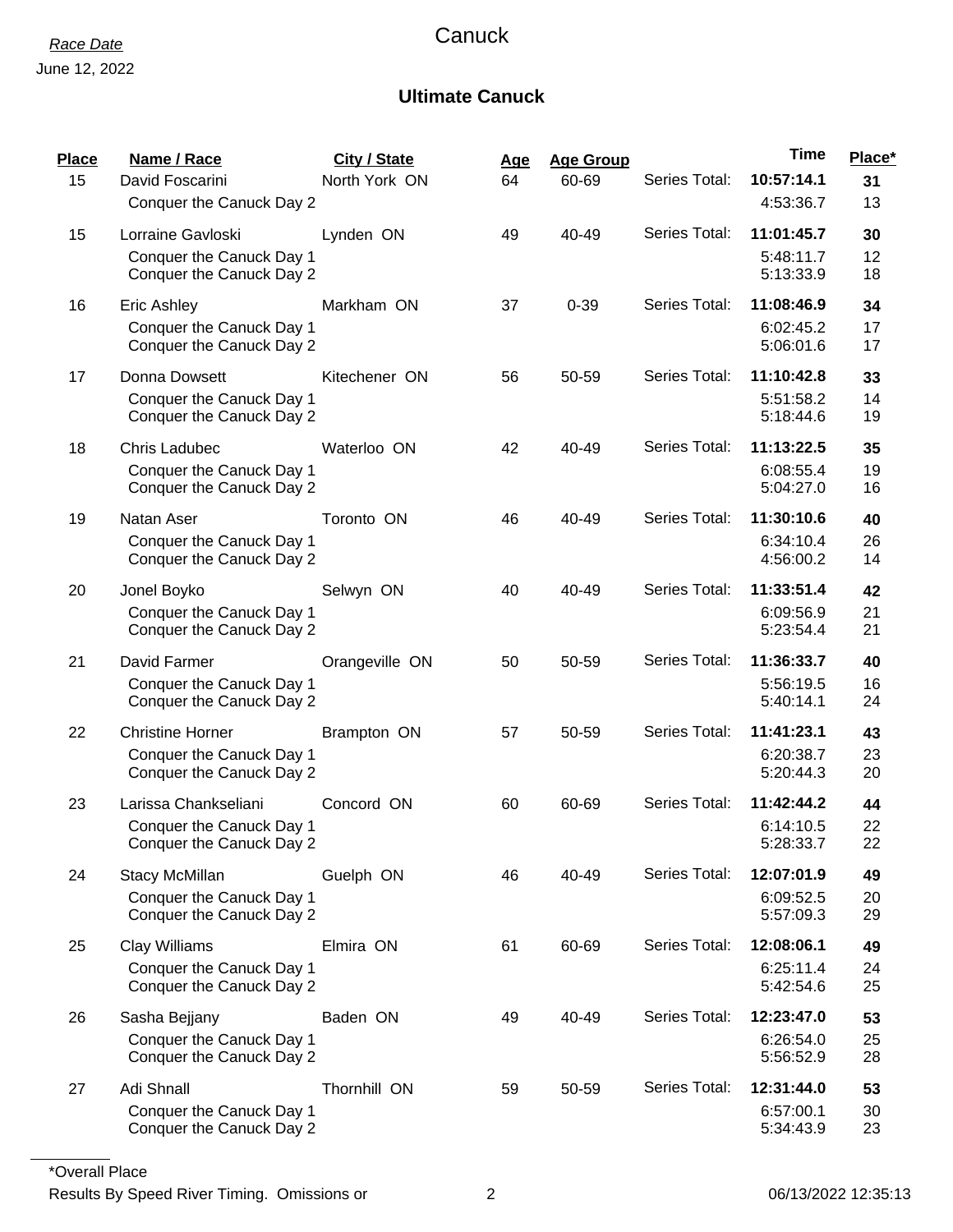## *Race Date* Canuck

#### **Ultimate Canuck**

| <b>Place</b> | Name / Race                                          | City / State    | <u>Age</u> | <b>Age Group</b> |               | Time                   | Place*   |
|--------------|------------------------------------------------------|-----------------|------------|------------------|---------------|------------------------|----------|
| 28           | <b>Julie Vallieres</b>                               | Millbrook ON    | 49         | 40-49            | Series Total: | 12:38:10.0             | 54       |
|              | Conquer the Canuck Day 1<br>Conquer the Canuck Day 2 |                 |            |                  |               | 6:45:19.3<br>5:52:50.6 | 28<br>26 |
| 29           | Monica Nolan                                         | Peterborough ON | 57         | 50-59            | Series Total: | 12:38:10.8             | 56       |
|              | Conquer the Canuck Day 1<br>Conquer the Canuck Day 2 |                 |            |                  |               | 6:45:20.1<br>5:52:50.7 | 29<br>27 |
| 30           | Jenny-Lynn Pelland                                   | Capreol ON      | 38         | $0 - 39$         | Series Total: | 12:40:13.4             | 57       |
|              | Conquer the Canuck Day 1<br>Conquer the Canuck Day 2 |                 |            |                  |               | 6:42:46.1<br>5:57:27.2 | 27<br>30 |
| 31           | Steve Beach                                          | Thornhill ON    | 63         | 60-69            | Series Total: | 13:31:04.3             | 62       |
|              | Conquer the Canuck Day 1<br>Conquer the Canuck Day 2 |                 |            |                  |               | 7:08:07.7<br>6:22:56.5 | 31<br>31 |
| 32           | Ronald Gehl                                          | Kitchener ON    | 74         | 70-99            | Series Total: | 15:41:42.0             | 64       |
|              | Conquer the Canuck Day 1<br>Conquer the Canuck Day 2 |                 |            |                  |               | 7:59:50.9<br>7:41:51.0 | 32<br>32 |
|              |                                                      |                 |            |                  |               |                        |          |